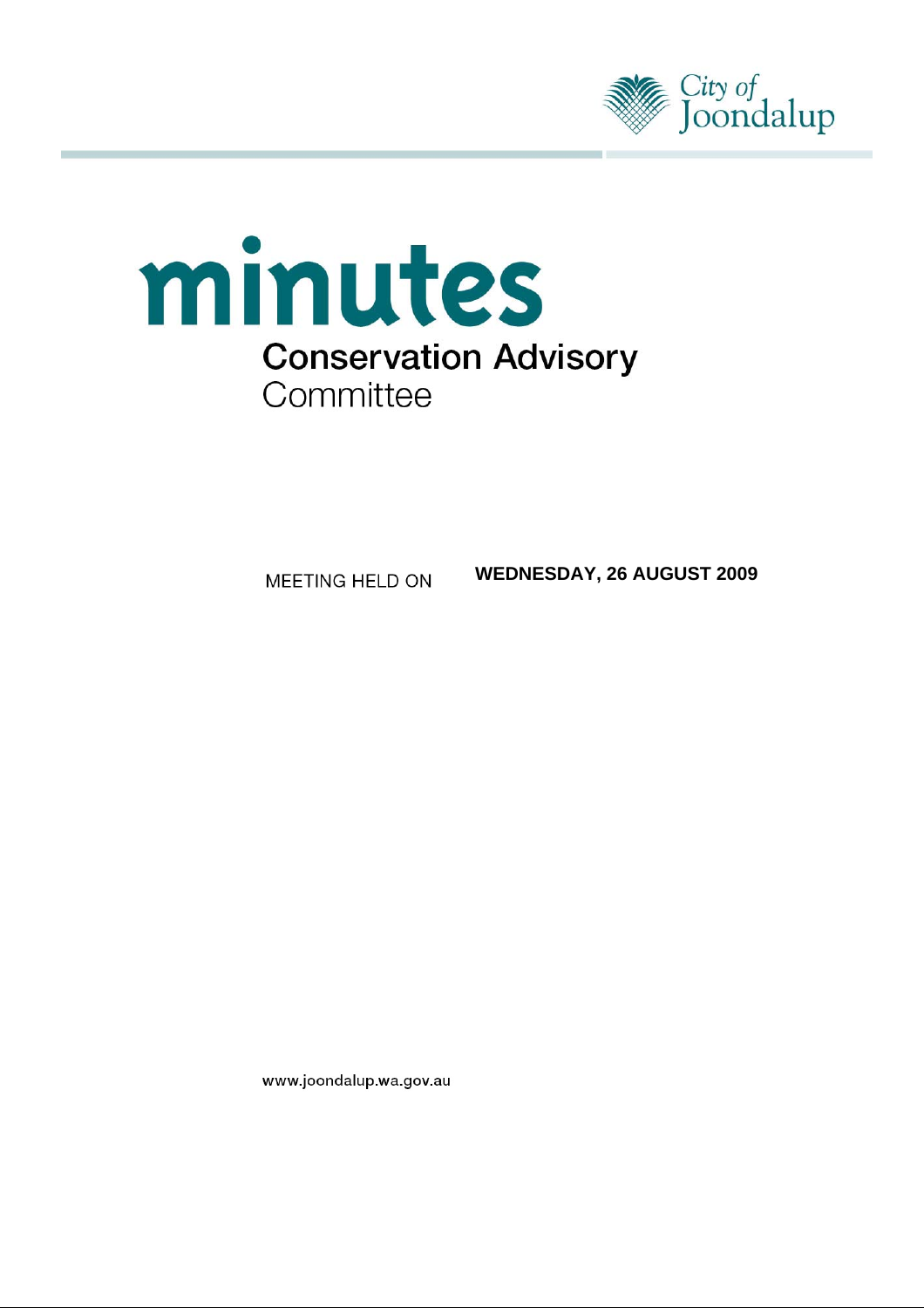# **TABLE OF CONTENTS**

| <b>Item No</b> | Title                                                                          | Page No |
|----------------|--------------------------------------------------------------------------------|---------|
|                | <b>Declaration of Opening</b>                                                  | 3       |
|                | Apologies/Leave of absence                                                     | 3       |
|                | <b>Confirmation of Minutes</b>                                                 | 3       |
|                | Announcements by the Presiding Person without discussion                       | 4       |
|                | Declarations of Interest                                                       | 4       |
|                | Identification of matters for which the meeting may sit behind<br>closed doors | 4       |
|                | Petitions and deputations                                                      | 4       |
|                | Reports                                                                        | 4       |
| Item 1         | Conservation Advisory Committee Work Plan 2009-2010<br><b>Committee Update</b> | 4       |
|                | Motions of which previous notice has been given                                | 9       |
|                | Requests for Reports for future consideration                                  | 10      |
|                | Closure                                                                        | 10      |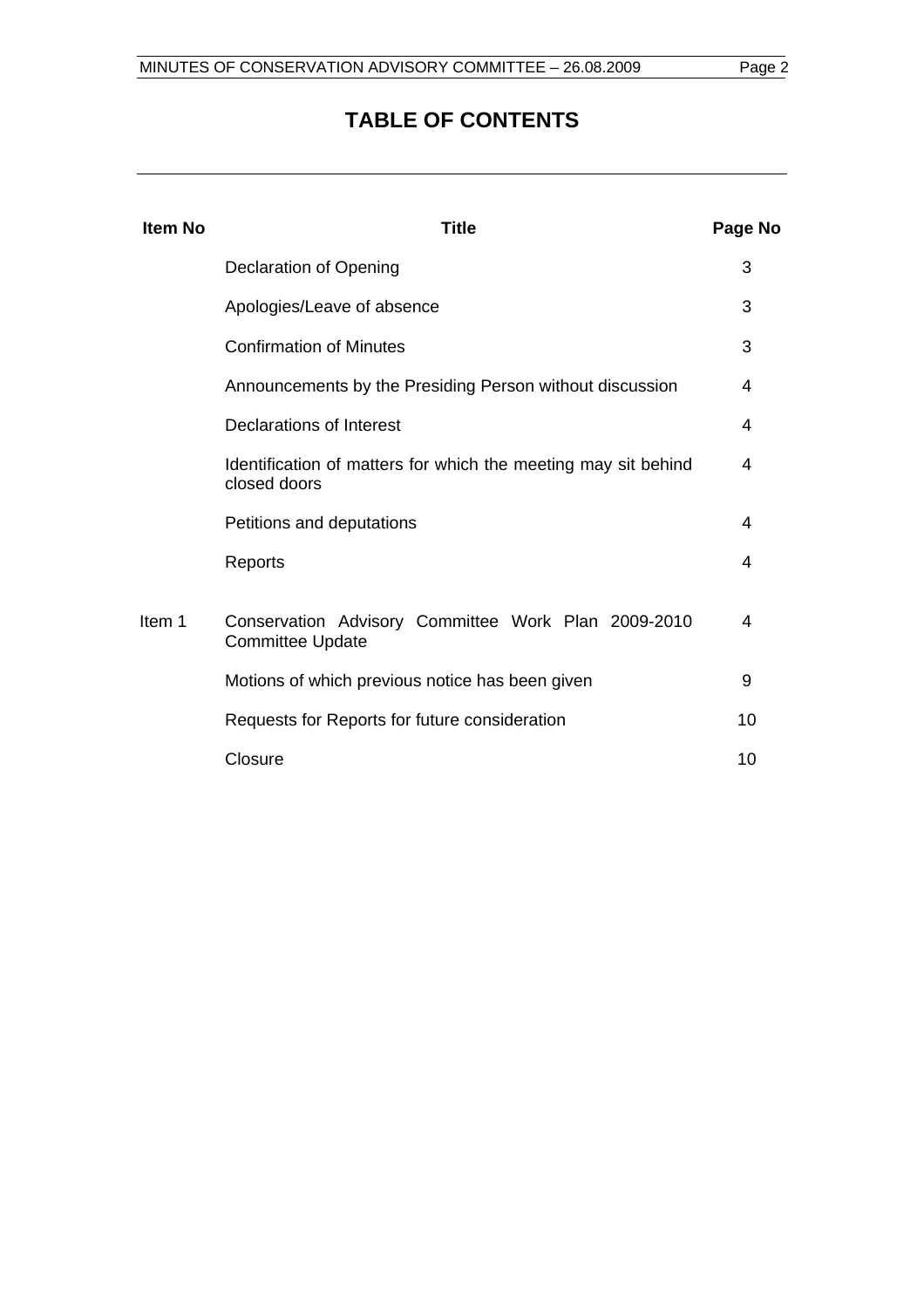# **CITY OF JOONDALUP**

# <span id="page-2-0"></span>**MINUTES OF THE CONSERVATION ADVISORY COMMITTEE MEETING HELD IN CONFERENCE ROOM 2, JOONDALUP CIVIC CENTRE, BOAS AVENUE, JOONDALUP ON 26 AUGUST 2009.**

# **ATTENDANCE**

# **Committee Members:**

| Cr Mike Norman        | <b>Presiding Person</b>         |               |
|-----------------------|---------------------------------|---------------|
| Cr Marie Macdonald    |                                 |               |
| Mr John Chester       | <b>Community Representative</b> | from 1810 hrs |
| Mrs Marilyn Zakrevsky | <b>Community Representative</b> |               |
| Ms Suzi Greenway      | <b>Community Representative</b> |               |
| Dr Marjorie Apthorpe  | <b>Community Representative</b> |               |
| Mr Tim Argus          | <b>Community Representative</b> | to 1830 hrs   |
| Mr Steve Magyar       | <b>Community Representative</b> |               |

# **Officers:**

| Mrs Jane Pritchard                                      | Manager Infrastructure Management                                                                                     | absent from 1834 hrs<br>to 1838 hrs |  |
|---------------------------------------------------------|-----------------------------------------------------------------------------------------------------------------------|-------------------------------------|--|
| Mr Keith Armstrong<br>Mrs Rose Garlick<br>Ms Anne Purdy | Coordinator Landscape and Conservation Services<br><b>Administrative Secretary</b><br><b>Administrative Secretary</b> |                                     |  |

# **DECLARATION OF OPENING**

The Presiding Person declared the meeting open at 1808 hrs

#### **APOLOGIES/LEAVE OF ABSENCE**

**Apologies** Cr Fiona Diaz, Mr Barry Fitzsimmons and Ms Phylis Robertson

# **CONFIRMATION OF MINUTES**

#### MINUTES OF THE CONSERVATION ADVISORY COMMITTEE MEETING HELD ON 24 JUNE 2009

**MOVED Mr Magyar, SECONDED Ms Greenway that the minutes of the meeting of the Conservation Advisory Committee held on 24 June 2009 be confirmed as a true and correct record.** 

#### **The Motion was Put and CARRIED (7/0)**

**In favour of the motion:** Crs Norman and Macdonald, Dr Apthorpe, Mr Argus, Ms Greenway, Mr Magyar and Mrs Zakrevsky.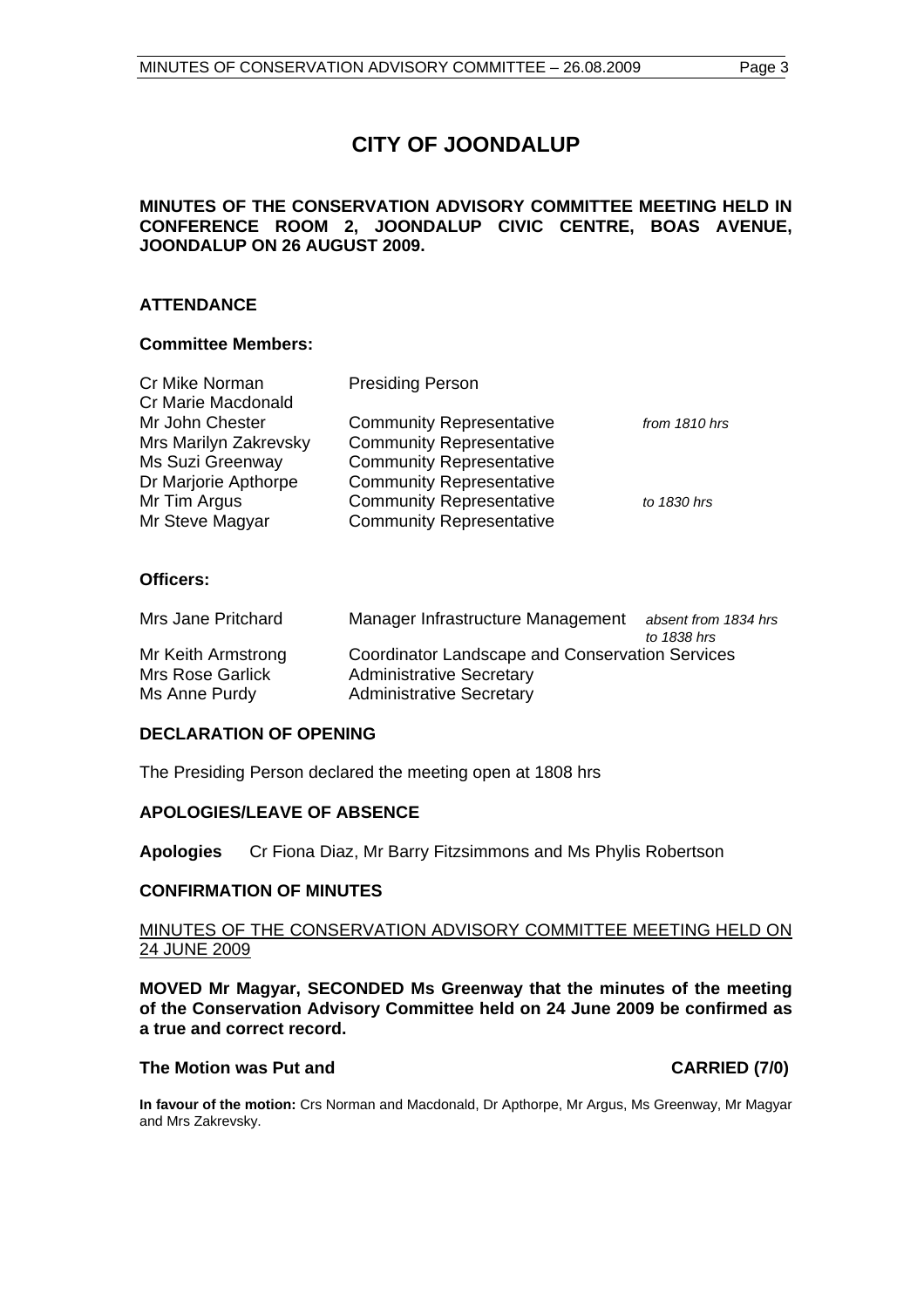# <span id="page-3-0"></span>**ANNOUNCEMENTS BY THE PRESIDING PERSON WITHOUT DISCUSSION**

Cr Norman advised that the meeting is to be adjourned following Item  $1 -$ Conservation Advisory Committee Work Plan 2009-2010 Committee Update, for a presentation and discussion on the "**ICLEI Urban Nature Forum**" (which was held prior to the ICLEI World Congress) in Edmonton, Canada, of 12 June 2009.

This included a brief overview on power point presentations:

- **1** Activities in Brussels by Dr Machteld Gryseels
- **2** Activities in Cape Town by Stephen Granger
- **3** Activities in Montreal by Michelle Picard

# **DECLARATIONS OF INTEREST**

Nil.

# **IDENTIFICATION OF MATTERS FOR WHICH THE MEETING MAY SIT BEHIND CLOSED DOORS**

Nil.

# **PETITIONS AND DEPUTATIONS**

Nil.

*Mr Chester entered the Room at 1810 hrs* 

# **REPORTS**

# **ITEM 1 CONSERVATION ADVISORY COMMITTEE WORK PLAN 2009-2010 COMMITTEE UPDATE**

**RESPONSIBLE** Mr. Martyn Glover **DIRECTOR:** Infrastructure Services

**FILE NUMBER:** 12168

**ATTACHMENTS:** Nil.

# **PURPOSE**

To provide information to the Conservation Advisory Committee (CAC) on the progress of their CAC 2009-2010 Work Plan, and other capital works associated with conservation, being undertaken by the City.

# **EXECUTIVE SUMMARY**

This report provides information for CAC Committee Members in relation to the progress of individual projects contained within the CAC Work Plan and other conservation capital works projects.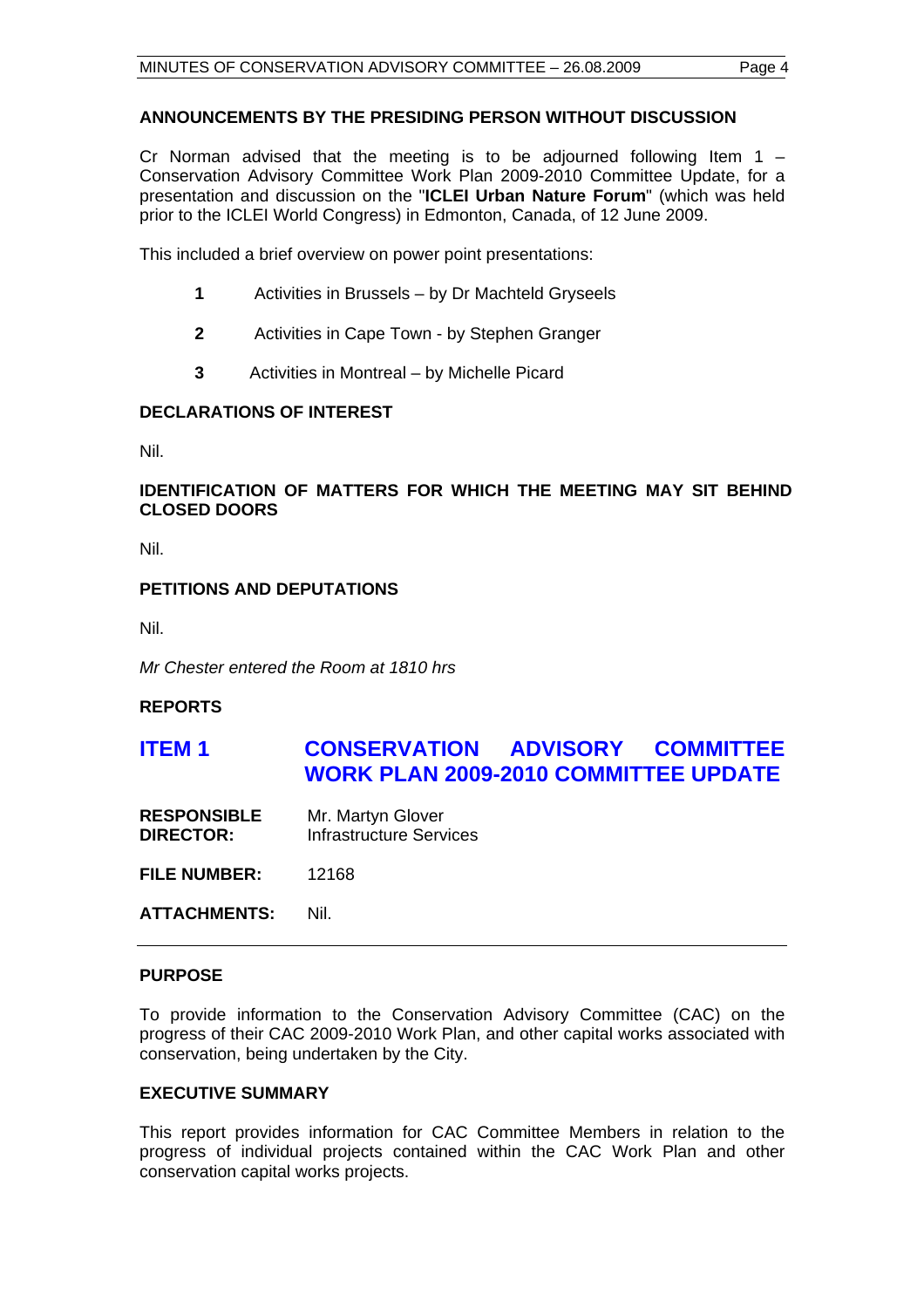*It is recommended that the Conservation Advisory Committee.*

*NOTES the report titled Conservation Advisory Committee (CAC) Work Plan 2009- 2010 Committee Update.*

# **BACKGROUND**

The CAC is a Council Committee that meets on a bi-monthly basis. The CAC comprises of Councillors, representatives from local Bushland Friends Groups and community members with specialist knowledge of local biodiversity.

The CAC's objectives, as outlined in its Terms of Reference, are as follows:-

- Make recommendations to Council for the conservation of the City's natural biodiversity.
- Provide strategic input and technical advice on issues relating to the conservation and management of the City's natural biodiversity.
- Promote partnerships between Council and the community to protect the City's natural biodiversity, as contained within its various natural areas (bushland, wetlands and coastal environment).

The CAC (in association with City Officers) produced a CAC Work Plan for 2009- 2010 earlier this year. This Work Plan was endorsed by Council at its 21 April 2009 meeting. It is intended to provide regular updates to the CAC on the Work Plan and other biodiversity conservation capital works projects.

# **DETAILS**

The CAC's Work Plan 2009-2010, as endorsed by Council at its 21 April 2009 Meeting, contains the following projects:

|                | <b>Conservation Advisory Committee Work Plan for 2009/2010</b>                                                                                                                                  |
|----------------|-------------------------------------------------------------------------------------------------------------------------------------------------------------------------------------------------|
| 1              | Provide materials that can be used in displays and brochures to promote<br>the natural environment of the City (this would include CAC current Iconic<br><b>Biodiversity Species DVD)</b>       |
| 2              | Showcase the City's environment and natural areas on the City's website.                                                                                                                        |
| 3              | Action 1.21: Investigate methodologies for valuing natural assets and<br>create and maintain a Natural Assets Register that records the value and<br>extent of the City's natural assets.       |
| 4              | Action 2.12 Develop a program of planting sumps with nutrient stripping<br>plants to ensure nutrients are removed before they enter the groundwater.                                            |
| 5              | Action 3.12 Develop Individual Reserve Management Plans for each<br>natural area (including fire management strategies, significant tree<br>register etc) and link budgets to management plans. |
| 6              | Action 5.1 Install interpretive signs describing and illustrating indigenous<br>plants, animals and habitats in selected City reserves where there is<br>identified community involvement.      |
| $\overline{7}$ | Action 5.8 Develop a project to erect education signs along the coastal<br>foreshore reserved to improve the community's understanding of coastal<br>biodiversity.                              |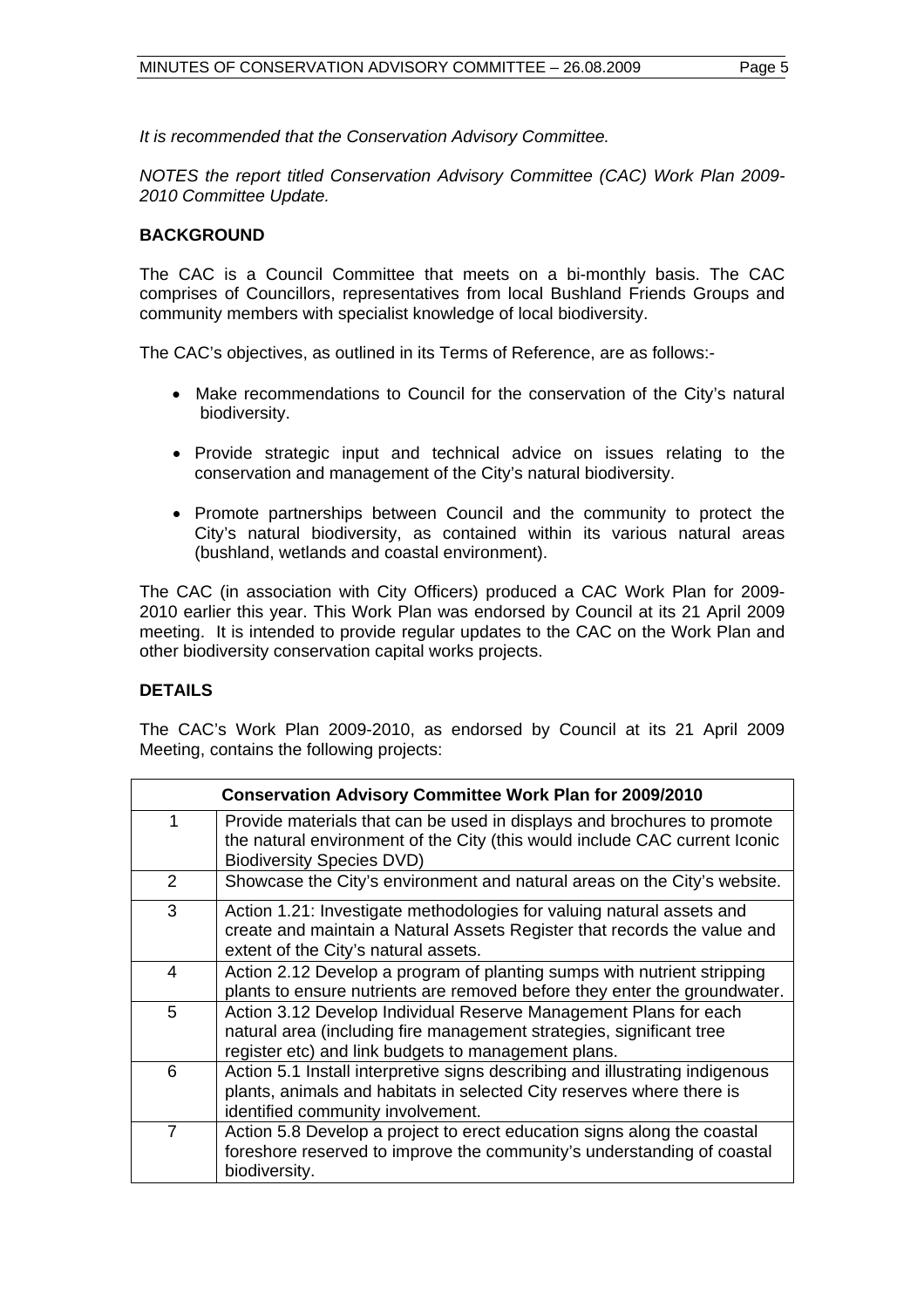The work completed so far in relation to the above projects is as follows:

# **1 Provide materials that can be used in displays and brochures to promote the natural environment of the City (this would include CAC current Iconic Biodiversity Species DVD)**

The City has contacted a number of companies that provide video production services. Detailed discussions have taken place as to the form the proposed Iconic Biodiversity Species DVD should take (quotes have been provided). In reference to discussions held at previous CAC meetings, the material used in the production of the DVD will also provide the basis for the information utilised both on the City's website and any brochures produced as part of this project.

External grant funding has been sought from Lotterywest; The City has received written confirmation of securing a grant of \$17,000 for the project.

# **2 Showcase the City's environment and natural areas on the City's website**

Information can be found on a range of environmental topics, including waste management and biodiversity under the Sustainability Link on the City's Website. In addition, hundreds of photographs of local plant species, as well as introduced weeds that pose problems for the City's natural areas can also be found.

The City's new Website is in the process of being modified to include friends groups' contacts in addition to descriptors of the City's biodiversity. It is intended that slides and video clips used to produce the Iconic Biodiversity Species DVD can be used in an edited format on the City's Website.

# **3 Action 1.21: Investigate methodologies for valuing natural assets and create and maintain a Natural Assets Register that records the value and extent of the City's natural assets**

City officers are currently undertaking surveys of the City's Natural Areas, to supplement extensive data collected in 2005 as part of the Perth Biodiversity Project. This up to date information will give a current profile of the Joondalup's Natural Assets. Staff will also examine many of the existing methods of valuing natural assets and officers have been kindly furnished with information on this matter.

# **4 Action 2.12 Develop a program of planting sumps with nutrient stripping plants to ensure nutrients are removed before they enter the groundwater**

A comprehensive report examining best practice, and the sustainable use of the City's drainage sumps, has been prepared and will be presented to Council at the 18 August Meeting.

#### **5 Action 3.12 Develop Individual Reserve Management Plans for each natural area, (including fire management strategies, significant tree register etc) and link budgets to management plans**

Preparatory work to develop Individual Reserve Management Plans has commenced in the form of the biodiversity surveys being carried out in the City's Natural Reserves. At this stage, no new reserve management has been completed.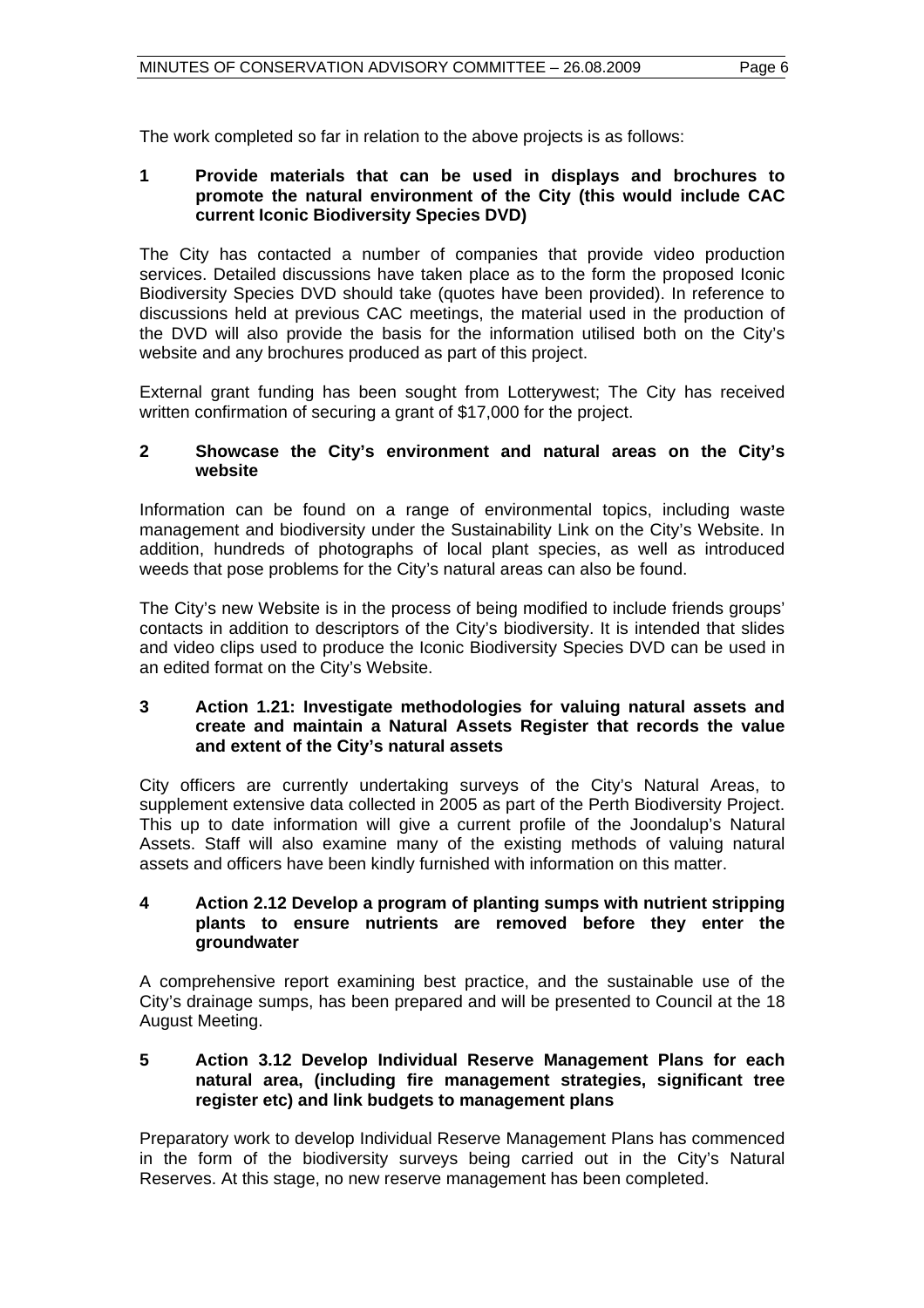# **6 Action 5.1 Install interpretive signs describing and illustrating indigenous plants, animals and habitats in selected City reserves where there is identified community involvement**

A standard layout and construction model for interpretive signage has been approved by the City. City staff members are working with a number of the City's Bushland Friends' groups, to gather information for the signage that will be unique to the individual reserve. The standard signage design will be presented at the 26 August 2009 CAC Meeting.

# **7 Action 5.8 Develop a project to erect education signs along the coastal foreshore reserve to improve the community's understanding of coastal biodiversity**

This project is well advanced. Consultation and input has been received from members of the Joondalup Community Coast Care Forum. Interpretive nodes and individual signage locations have been selected. Wording for the individual signs is complete and the signs are now in the final design stage.

# **Other Projects**

The City (in collaboration with the Water Corporation) has recently completed construction in the Craigie Bushland area of two large stairways leading from the top of the escarpment to the bushland pathway below. An 800 metre pathway and extensive fencing has also been completed as part of this project.

# **Issues and options considered:**

Not Applicable.

# **Legislation/Strategic Plan/Policy Implications**

# **Legislation Not Applicable.**

#### **Strategic Plan**

Key Focus Area:

- 1.2 OBJECTIVE: To engage proactively with the Community and other relevant organisations in the preservation of the City's natural environmental assets.
- 5.2 OBJECTIVE: To facilitate healthy lifestyles within the community.
- 5.2.1 The City provides high quality recreation facilities and programs.

#### **Risk Management considerations:**

Not Applicable.

# **Financial/Budget Implications:**

Not Applicable.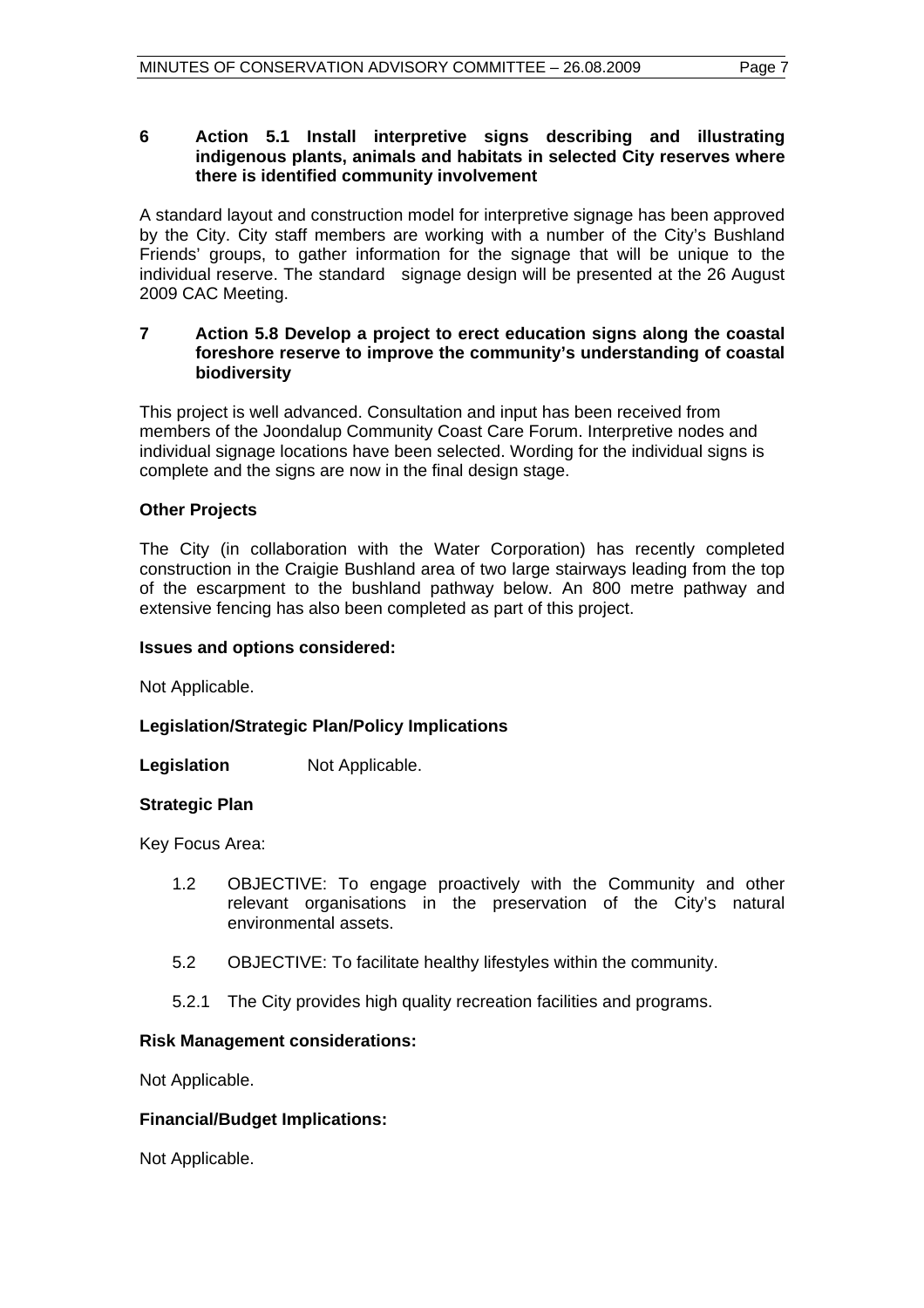#### **Regional Significance:**

Not Applicable.

# **Sustainability implications:**

The projects and initiatives listed for the CAC's Work Plan are closely linked to the conservation of the City's natural heritage. In turn this will affect the quality of the City's parks and natural open spaces. The City is regionally recognised as having quality beaches and bushland areas which act as a social hub and attract visitors from outside the City. This has a positive economic benefit for small service businesses that operate in the City.

# **Consultation:**

The CAC consists of representatives of Friends' Groups operating in the City. A range of topics relating to the management of the City's natural areas are discussed at this forum. The CAC also acts as an efficient mechanism for the City to consult with the community on environmental and biodiversity issues.

# **COMMENT**

The CAC has been advising Council on issues relating to biodiversity for 12 years. Members have a large breadth of knowledge relating to natural sciences, local government practices, local plant species and horticulture.

It is considered beneficial for the City to continue to work closely with the CAC, enabling them to assist with the completion of a range of biodiversity protection initiatives and projects.

The Coordinator Landscape and Conservation Services provided a presentation on the Conservation Advisory Committee Work Plan, Attachment 1 Refers.

*Mr Argus left the Room at 1835 hrs* 

# **VOTING REQUIREMENTS**

Simple Majority.

**MOVED Cr Norman, SECONDED Mr Chester that the Conservation Advisory Committee NOTES the Report titled Conservation Advisory Committee (CAC) Work Plan 2009-2010 Committee Update.** 

#### **The Motion was Put and CARRIED (7/0) CARRIED (7/0)**

**In favour of the motion:** Crs Norman and Macdonald, Dr Apthorpe, Ms Greenway, Mr Magyar, Mr Chester and Mrs Zakrevsky.

#### *Attachment 1 refers*

*To access this attachment on electronic document, click here:<Attach1min260809.pdf>*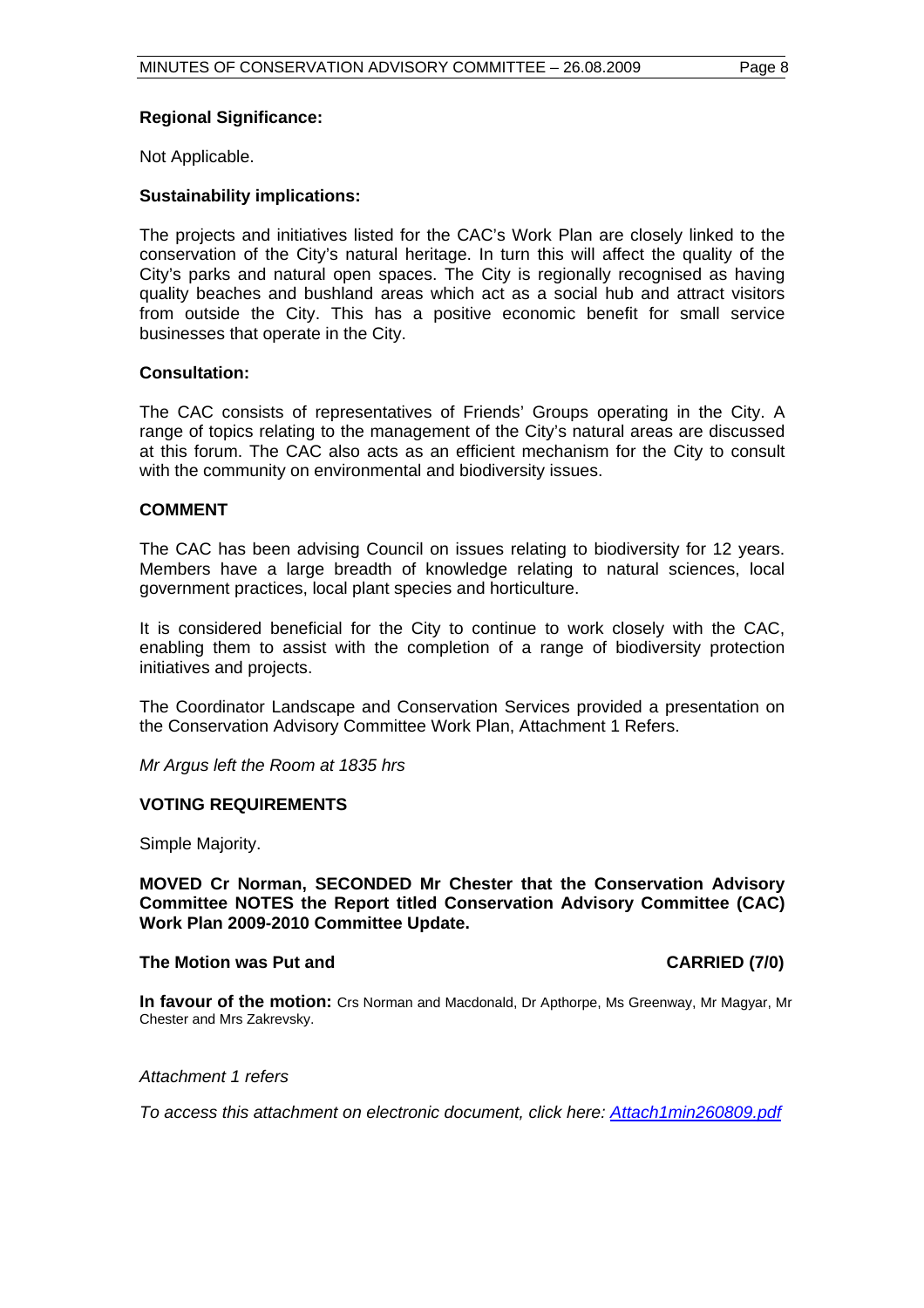#### <span id="page-8-0"></span>**MOTION TO ADJOURN MEETING – [02154] [08122]**

**MOVED Cr Norman, SECONDED Mr Magyar that the Conservation Advisory Committee meeting be ADJOURNED to allow for a presentation and discussion by Cr Norman on the proceedings of the "ICLEI Urban Nature Forum" relevant to the Conservation Advisory Committee.** 

# The Motion was Put and **CARRIED** (7/0)

**In favour of the motion:** Crs Norman and Macdonald, Dr Apthorpe, Mr Chester, Ms Greenway, Mr Magyar and Mrs Zakrevsky.

**The Meeting of the Sustainability Advisory Committee ADJOURNED at 1935 hrs.** 

#### **MOTION TO RECONVENE MEETING – [02154] [08122]**

**MOVED Cr Norman, SECONDED Mr Magyar that the meeting be reconvened, the time being 2030 hrs.** 

#### The Motion was Put and **CARRIED** (7/0)

**In favour of the motion:** Crs Norman and Macdonald, Dr Apthorpe, Mr Chester, Ms Greenway, Mr Magyar and Mrs Zakrevsky.

#### **MOTIONS OF WHICH PREVIOUS NOTICE HAS BEEN GIVEN**

#### **NOTICE OF MOTION - CR MIKE NORMAN - NATURAL AREAS FRIENDS GROUP MANUAL – [05514]**

In accordance with Clause 26 of Standing Orders Local Law 2005, Cr Mike Norman has given notice of his intention to move the following motion at the Conservation Advisory Committee Meeting to be held on 26 August 2009:

*"That the Conservation Advisory Committee REQUESTS that Council requests the Chief Executive Officer to order a review and update of the City's Natural Areas Friends Group's Manual, and that the updated version be brought back to the Conservation Advisory Committee for comment prior to its release."* 

#### **Reason for Motion**

For committee members present to debate and vote upon the rationale to update the City's Natural Areas Friends Group's Manual.

#### **Officer's Comment**

Officers are in full support of a review and update of the City's Natural Areas Friends Group's Manual.